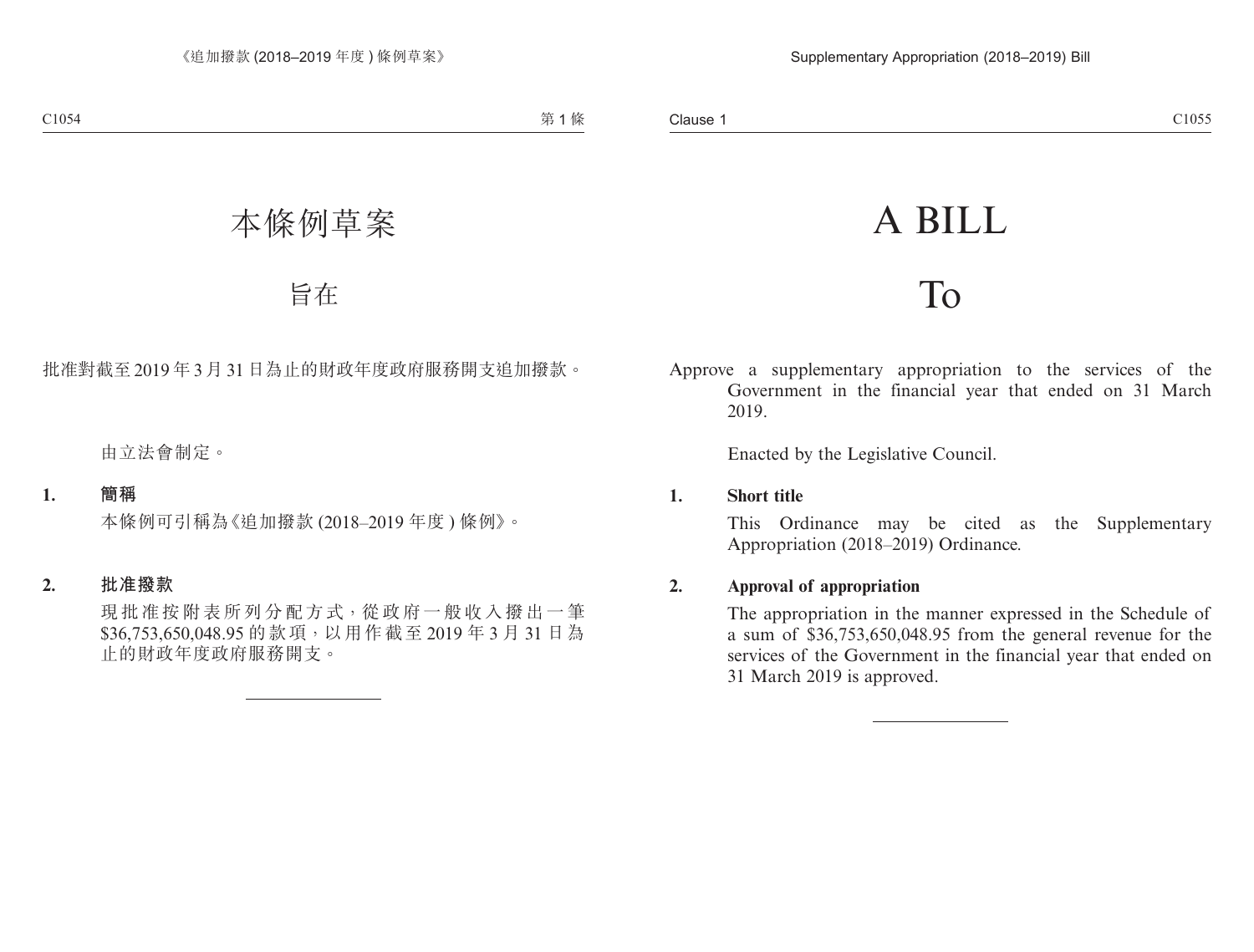## **Schedule**

[s. 2]

| Number  |                                       | Amount         |
|---------|---------------------------------------|----------------|
| of Vote | Head of Expenditure                   | of Vote<br>\$  |
| 24      |                                       | 3,549,198.92   |
| 25      | Architectural Services Department     | 53,772,668.15  |
| 30      | Correctional Services Department      | 91,935,379.94  |
| 39      | Drainage Services Department          | 6,724,117.80   |
| 48      |                                       | 13,641,049.35  |
| 53      | Government Secretariat: Home Affairs  |                |
| 72      | <b>Independent Commission Against</b> | 26,955,604.53  |
| 74      | Information Services Department       | 22,115,991.04  |
| 78      | Intellectual Property Department      | 10,311,994.88  |
| 79      |                                       | 4,977,749.35   |
| 91      |                                       | 3,373,868.58   |
| 94      |                                       | 15,810,579.89  |
| 114     |                                       | 4,407,000.00   |
| 121     | Independent Police Complaints Council | 2,358,000.00   |
| 122     |                                       | 374,043,348.85 |
| 136     | Public Service Commission Secretariat | 367,757.42     |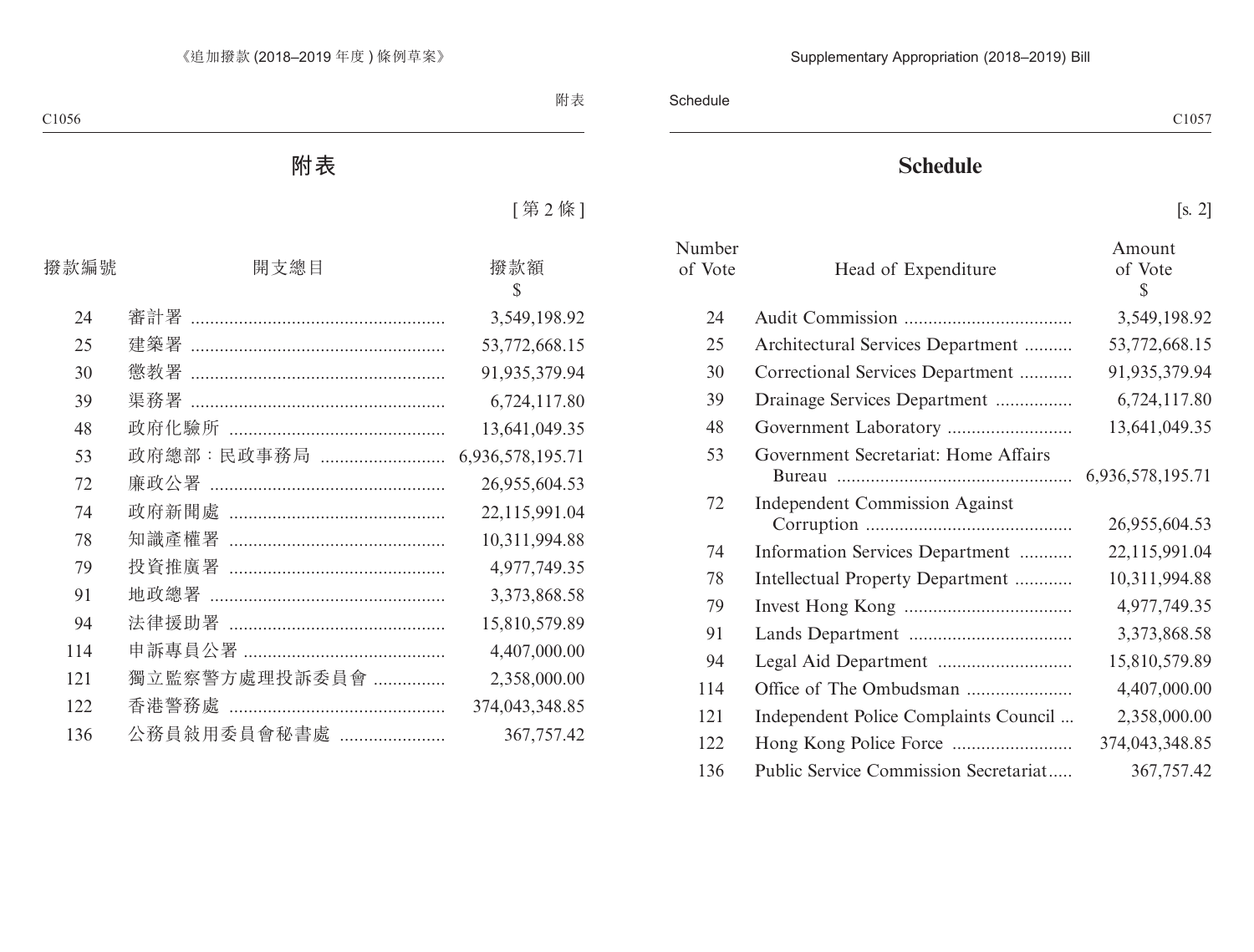## Supplementary Appropriation (2018–2019) Bill

Schedule

C<sub>1059</sub> C<sub>1059</sub> C<sub>1059</sub>

| Number<br>of Vote | Head of Expenditure                                                                                              | Amount<br>of Vote<br>\$ |
|-------------------|------------------------------------------------------------------------------------------------------------------|-------------------------|
| 137               | Government Secretariat: Environment                                                                              | 268, 654, 781. 10       |
| 140               | Government Secretariat: Food and<br>Health Bureau (Health Branch)  1,940,681,855.22                              |                         |
| 144               | Government Secretariat: Constitutional<br>and Mainland Affairs Bureau                                            | 2,992,004.16            |
| 147               | Government Secretariat: Financial<br>Services and the Treasury Bureau (The                                       | 426,951.66              |
| 156               | Government Secretariat: Education                                                                                |                         |
| 158               | Government Secretariat: Transport and<br>Housing Bureau (Transport Branch)                                       | 8,200,280.94            |
| 159               | Government Secretariat: Development<br>Bureau (Works Branch)                                                     | 930,698,782.44          |
| 160               | Radio Television Hong Kong                                                                                       | 25,123,501.18           |
| 166               | Government Flying Service                                                                                        | 431,804,339.11          |
| 170               | Social Welfare Department                                                                                        | 854,001,106.16          |
| 174               | Joint Secretariat for the Advisory Bodies<br>on Civil Service and Judicial Salaries<br>and Conditions of Service | 3,448,995.46            |
| 181               |                                                                                                                  | 5,400,832.20            |
| 188               | Trade and Industry Department                                                                                    | 6,268,428.34            |
| 190               |                                                                                                                  |                         |
|                   | University Grants Committee                                                                                      | 681, 532, 535. 64       |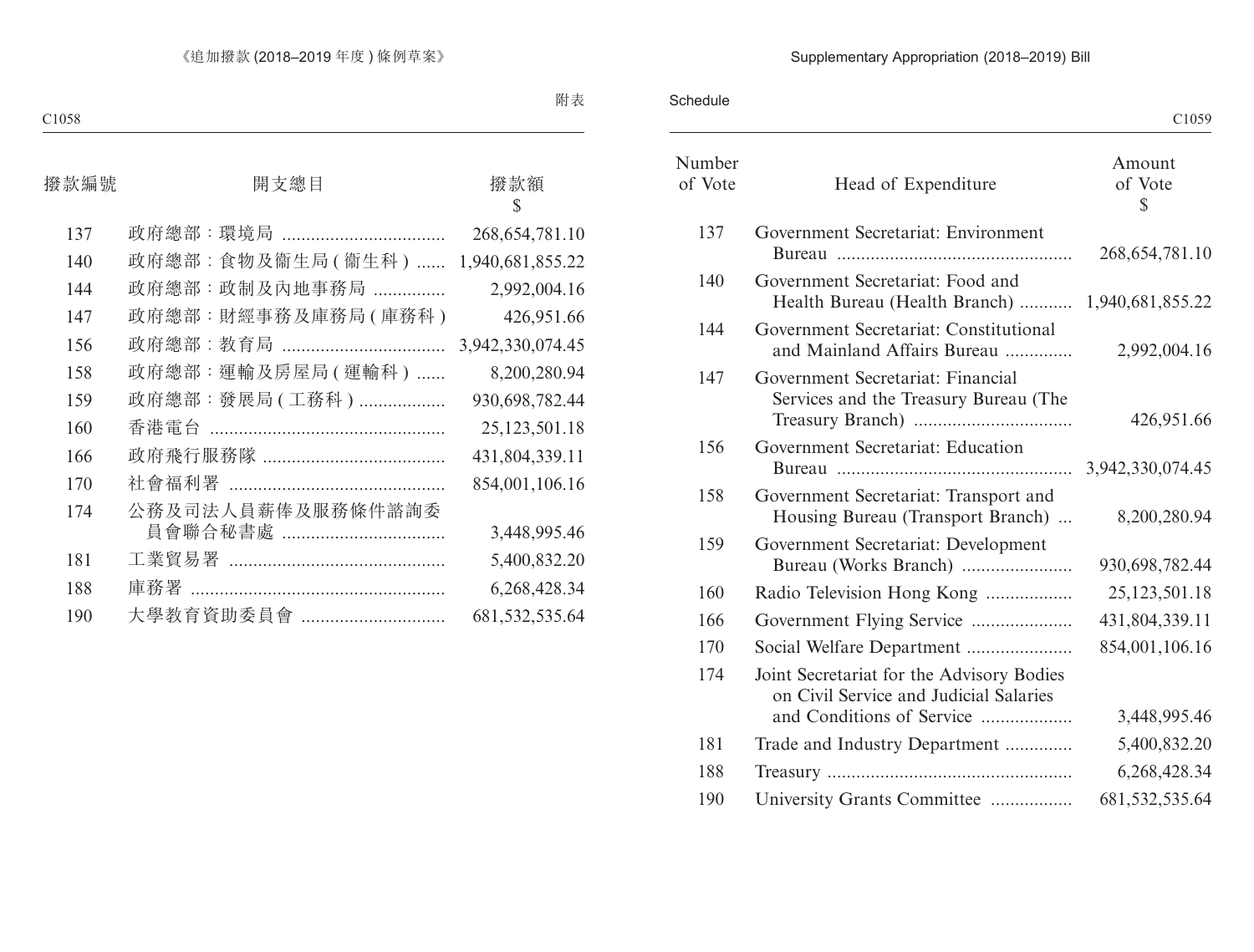## Supplementary Appropriation (2018–2019) Bill

|                           | Schedule          |
|---------------------------|-------------------|
| Head of Expenditure       | Number<br>of Vote |
| Water Supplies Department | 194               |
|                           | 184               |
| Total 36,753,650,048.95   |                   |
|                           |                   |